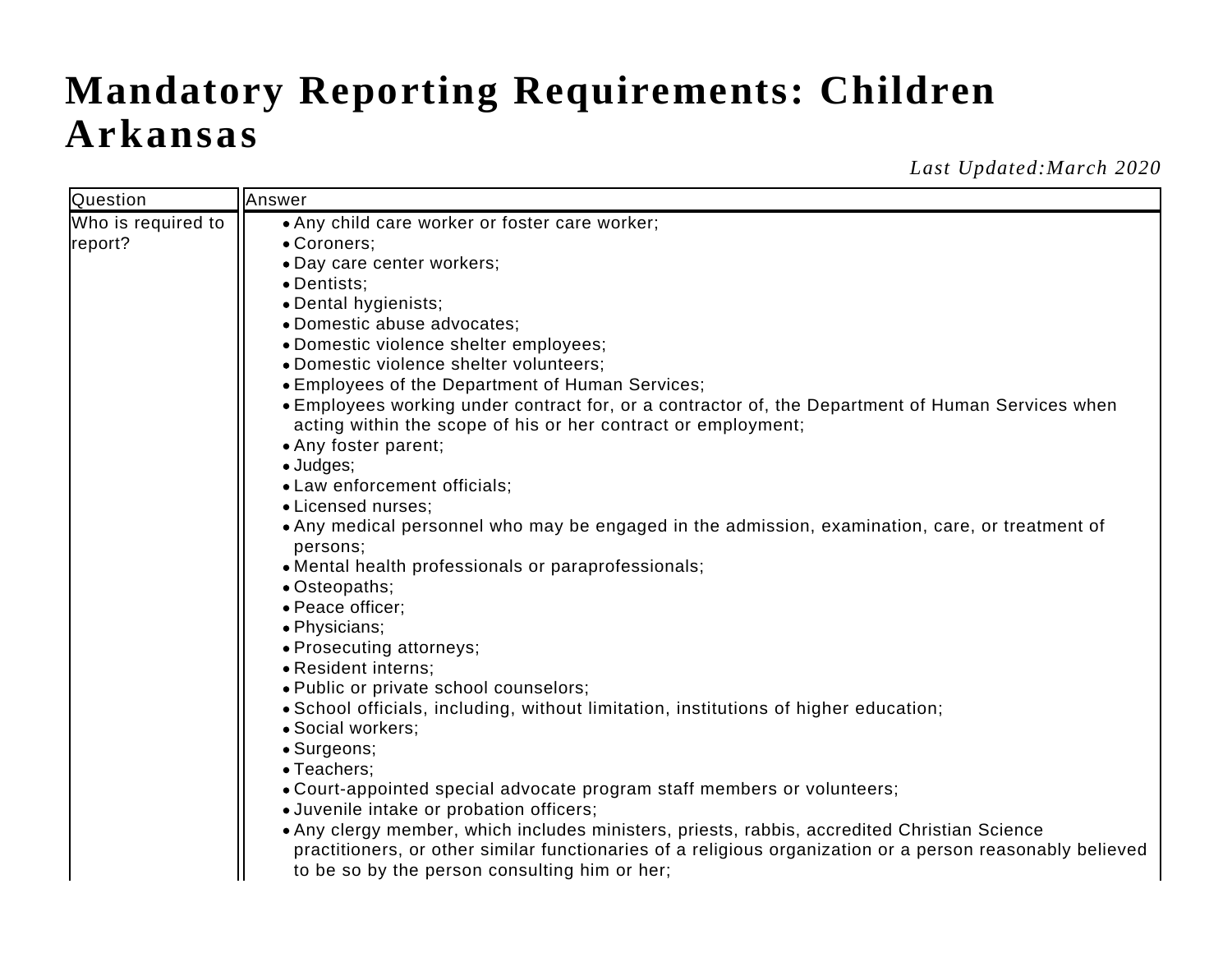|                                                       | • Except to the extent that the clergy member has acquired knowledge of the suspected child<br>maltreatment through communication required to be kept confidential pursuant to the religious<br>discipline of the relevant denomination or faith or received the knowledge of the suspected child<br>maltreatment from the alleged offender in the context of a statement of admission.<br>• Employees of a child advocacy center or child safety center;<br>• Attorneys ad litem in the course of their duties as attorney ad litem;<br>• Sexual abuse advocates and sexual abuse volunteers who work with a victim of sexual abuse as an<br>employee of a community-based victim service or mental health agency (including a paid or volunteer<br>advocate who is based with a local law enforcement agency);<br>• Rape crisis advocates and rape crisis volunteers;<br>• Child abuse advocates and child abuse volunteers who work with a child victim of abuse or<br>maltreatment as an employee of a community-based victim service or mental health agency (including<br>a paid or volunteer advocate who is based with a local law enforcement agency);<br>· Victim/witness coordinators;<br>• Victim assistance professionals and victim assistance volunteers;<br>. Employees of the Crimes Against Children Division of the Department of Arkansas State Police;<br>• Employees of reproductive healthcare facilities;<br>• Volunteers at reproductive healthcare facilities; and<br>• An individual not otherwise identified above who is engaged in performing his or her employment |
|-------------------------------------------------------|---------------------------------------------------------------------------------------------------------------------------------------------------------------------------------------------------------------------------------------------------------------------------------------------------------------------------------------------------------------------------------------------------------------------------------------------------------------------------------------------------------------------------------------------------------------------------------------------------------------------------------------------------------------------------------------------------------------------------------------------------------------------------------------------------------------------------------------------------------------------------------------------------------------------------------------------------------------------------------------------------------------------------------------------------------------------------------------------------------------------------------------------------------------------------------------------------------------------------------------------------------------------------------------------------------------------------------------------------------------------------------------------------------------------------------------------------------------------------------------------------------------------------------------------------------------------------------------------------|
| When is a report<br>required and<br>where does it go? | duties with a nonprofit charitable organization other than a nonprofit hospital.<br>When is a report required?<br>. An individual who is a "mandated reporter" under Arkansas law must immediately notify the Child<br>Abuse Hotline if he or she:<br>• Has reasonable cause to suspect that a child has:<br>• Been subject to child maltreatment;<br>• Died as a result of child maltreatment; or<br>· Died suddenly and unexpectedly.<br>. Observes a child being subject to conditions or circumstances that would reasonably result in<br>child maltreatment.                                                                                                                                                                                                                                                                                                                                                                                                                                                                                                                                                                                                                                                                                                                                                                                                                                                                                                                                                                                                                                 |
|                                                       | Where does it go?<br>• Reports must be made to the Child Abuse Hotline (1-800-482-5964) established by the Department of<br>Human Services.<br>• Facsimile transmission and online reporting (no website currently available) may be used in<br>non-emergency situations by an identified mandatory reporter who provides their name and phone<br>number and, in the case of online reporting, their email address.                                                                                                                                                                                                                                                                                                                                                                                                                                                                                                                                                                                                                                                                                                                                                                                                                                                                                                                                                                                                                                                                                                                                                                               |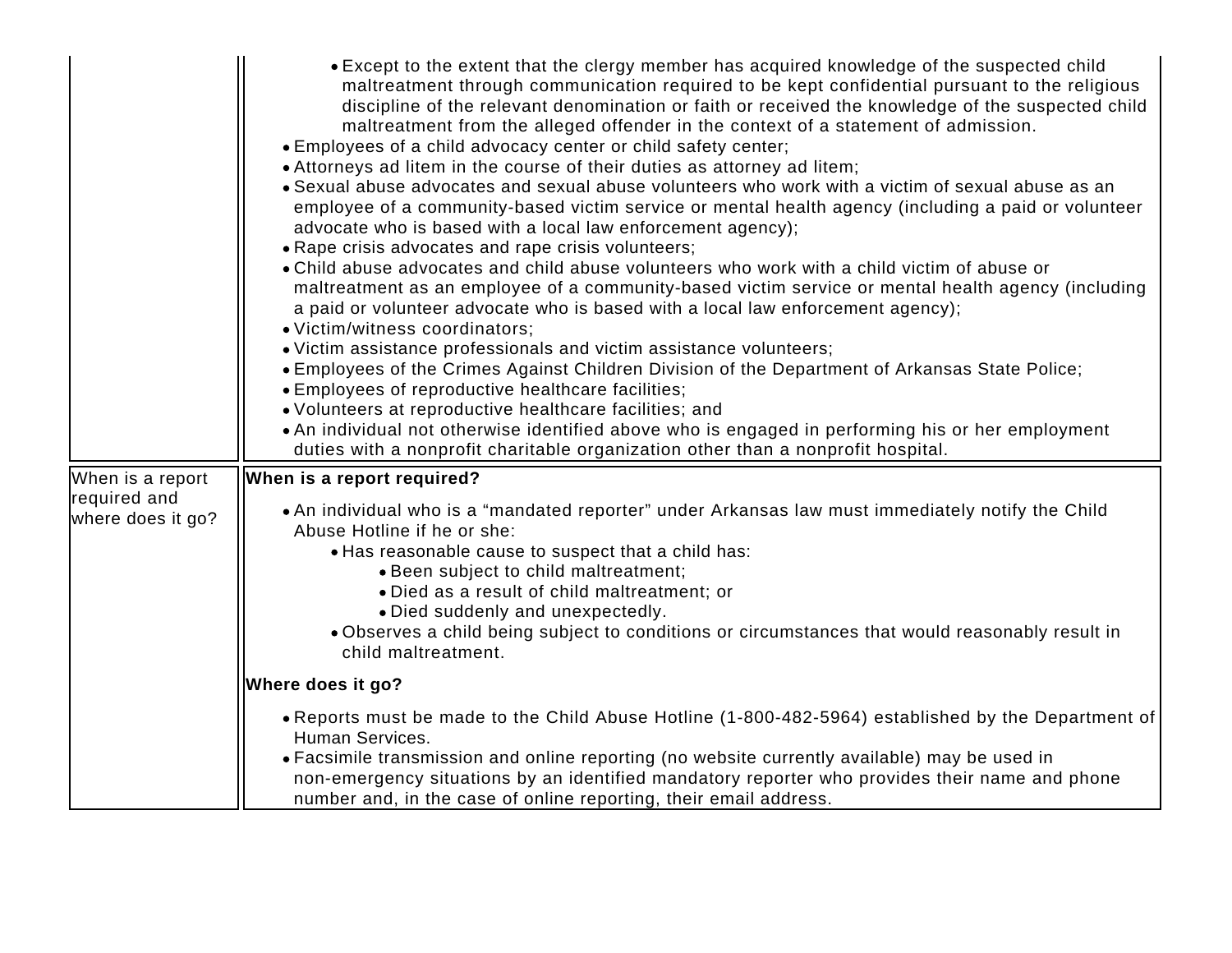| What definitions          | • "Abandonment" means:                                                                                                                                                                                                                                                                                                                                                                                                                                                                                                                                                         |
|---------------------------|--------------------------------------------------------------------------------------------------------------------------------------------------------------------------------------------------------------------------------------------------------------------------------------------------------------------------------------------------------------------------------------------------------------------------------------------------------------------------------------------------------------------------------------------------------------------------------|
| are important to<br>know? | • The failure of a parent to provide reasonable support and to maintain regular contact with a child<br>through statement or contact when the failure is accompanied by an intention on the part of the<br>parent to permit the condition to continue for an indefinite period in the future or the failure of a<br>parent to support or maintain regular contact with a child without just cause, or<br>• An articulated intent to forego parental responsibility.<br>• "Abuse" means any of the following acts or omissions by a parent, guardian, custodian, foster parent, |
|                           | person 18 years of age or older living in the home with a child whether related or unrelated to the<br>child, or any person who is entrusted with the child's care by a parent, guardian, custodian, or foster<br>parent, including, but not limited to, an agent or employee of a public or private residential home, child<br>care facility, public or private school, a significant other of the child's parent, or any person legally<br>responsible for the child's welfare, but excluding the spouse of a minor:<br>• Extreme or repeated cruelty to a child;            |
|                           | • Engaging in conduct creating a realistic and serious threat of death, permanent or temporary<br>disfigurement, or impairment of any bodily organ;                                                                                                                                                                                                                                                                                                                                                                                                                            |
|                           | · Injury to a child's intellectual, emotional, or psychological development as evidenced by<br>observable and substantial impairment of the child's ability to function within the child's normal<br>range of performance and behavior;                                                                                                                                                                                                                                                                                                                                        |
|                           | • Any injury that is at variance with the history given;                                                                                                                                                                                                                                                                                                                                                                                                                                                                                                                       |
|                           | • Any non-accidental physical injury;                                                                                                                                                                                                                                                                                                                                                                                                                                                                                                                                          |
|                           | • Any of the following intentional or knowing acts, with physical injury and without justifiable<br>cause:                                                                                                                                                                                                                                                                                                                                                                                                                                                                     |
|                           | • Throwing, kicking, burning, biting, or cutting a child;                                                                                                                                                                                                                                                                                                                                                                                                                                                                                                                      |
|                           | • Striking a child with a closed fist;                                                                                                                                                                                                                                                                                                                                                                                                                                                                                                                                         |
|                           | • Shaking a child; or                                                                                                                                                                                                                                                                                                                                                                                                                                                                                                                                                          |
|                           | • Striking a child on the face or head; or                                                                                                                                                                                                                                                                                                                                                                                                                                                                                                                                     |
|                           | • Any of the following intentional or knowing acts, with or without physical injury:                                                                                                                                                                                                                                                                                                                                                                                                                                                                                           |
|                           | • Striking a child six (6) years of age or younger on the face or head;                                                                                                                                                                                                                                                                                                                                                                                                                                                                                                        |
|                           | • Shaking a child three (3) years of age or younger;                                                                                                                                                                                                                                                                                                                                                                                                                                                                                                                           |
|                           | • Interfering with a child's breathing;<br>. Pinching, biting, or striking a child in the genital area;                                                                                                                                                                                                                                                                                                                                                                                                                                                                        |
|                           | • Tying a child to a fixed or heavy object or binding or tying a child's limbs together;                                                                                                                                                                                                                                                                                                                                                                                                                                                                                       |
|                           | • Giving a child or permitting a child to consume or inhale a poisonous or noxious substance<br>not prescribed by a physician that has the capacity to interfere with normal physiological<br>functions;                                                                                                                                                                                                                                                                                                                                                                       |
|                           | • Giving a child or permitting a child to consume or inhale a substance not prescribed by a<br>physician that has the capacity to alter the mood of the child, including, but not limited to,<br>the following: marijuana, alcohol (excluding certain established religious ceremonies), a<br>narcotic or an over-the-counter drug if a person purposefully administers an overdose to a<br>child or purposefully gives an inappropriate over-the-counter drug to a child and the child<br>is detrimentally impacted by the overdoes of the over-the-counter drug;             |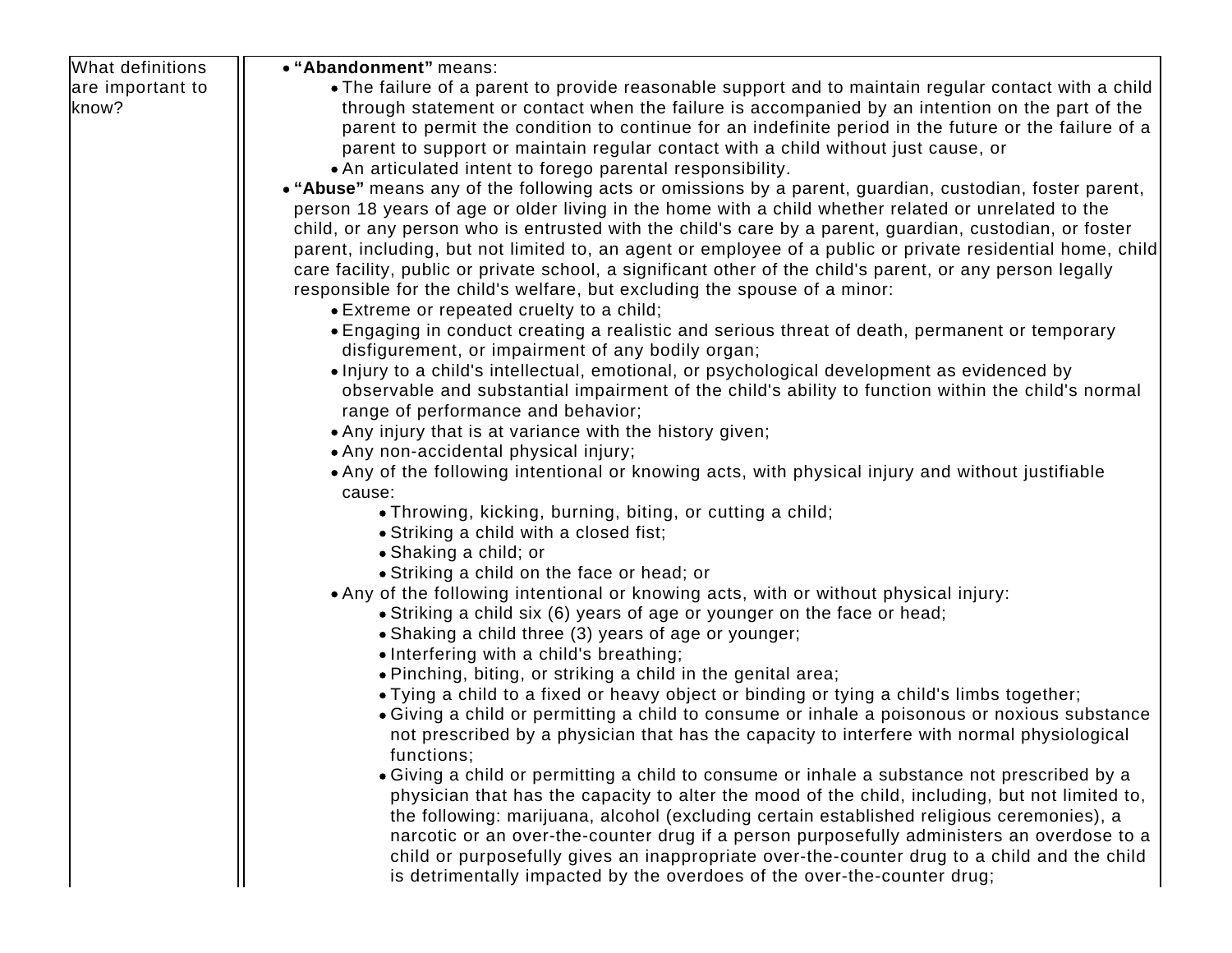- Exposing a child to a chemical that has the capacity to interfere with normal physiological functions, including, but not limited to, a chemical used or generated during the manufacture of methamphetamine;
- Subjecting a child to Munchausen syndrome by proxy or a factitious illness by proxy if the incident is confirmed by medical personnel; or
- Recruiting, harboring, transporting, or obtaining a child for labor or services, through force, fraud, or coercion, for the purpose of subjection to involuntary servitude, peonage, debt bondage, or slavery.

"Abuse" does not include physical discipline of a child when it is reasonable and moderate and is inflicted by a parent or guardian for purposes of restraining or correcting the child.

- **"Child"** means a person under the age of 18.
- **"Child maltreatment"** means abuse, sexual abuse, neglect, sexual exploitation, or abandonment.
- **"Sexual Abuse"** means:
	- By a person 14 years of age or older to a person younger than 18 years of age:
		- Sexual intercourse, deviate sexual activity, or sexual contact by forcible compulsion;
			- Attempted sexual intercourse, deviate sexual activity, or sexual contact by forcible compulsion;
			- Indecent exposure; or
			- Forcing the watching of pornography or live sexual activity;
	- By a person 18 years of age or older to a person not his or her spouse who is younger than 15 years of age:
		- Sexual intercourse, deviate sexual activity, or sexual contact;
		- Attempted sexual intercourse, deviate sexual activity, or sexual contact; or
		- Solicitation of sexual intercourse, deviate sexual activity, or sexual contact;

By a person 20 years of age or older to a person not his or her spouse who is younger than 16 years of age:

- Sexual intercourse, deviate sexual activity, or sexual contact;
- Attempted sexual intercourse, deviate sexual activity, or sexual contact; or
- Solicitation of sexual intercourse, deviate sexual activity, or sexual contact;
- By a caretaker to a person younger than 18 years of age:
	- Sexual intercourse, deviate sexual activity, or sexual contact;
	- Attempted sexual intercourse, deviate sexual activity, or sexual contact;
	- Forcing or encouraging the watching of pornography;
	- Forcing, permitting, or encouraging the watching of live sexual activity;
	- Forcing the listening to a phone sex line; or
	- An act of voyeurism;
- By a person younger than 14 years of age to a person younger than 18 years of age:
	- Sexual intercourse, deviate sexual activity, or sexual contact by forcible compulsion; or
	- Attempted sexual intercourse, deviate sexual activity, or sexual contact by forcible compulsion; or
- By a person eighteen (18) years of age or older to a person who is younger than eighteen (18)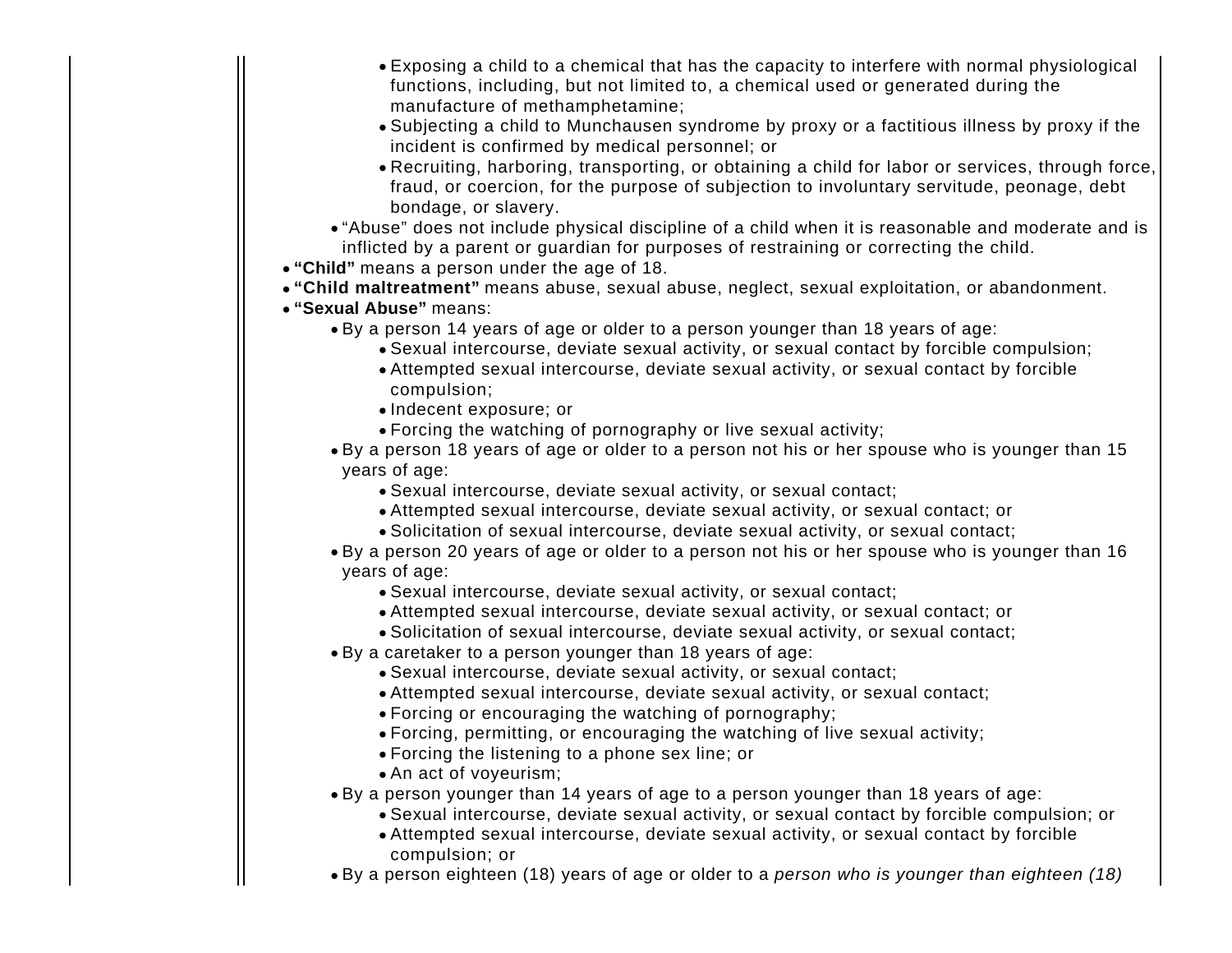| What timing and                                 | years of age:<br>• Recruiting, harboring, transporting, obtaining, patronizing, or soliciting of a child for the<br>purpose of a commercial sex act.<br>. "Sexual Exploitation" means allowing, permitting, or encouraging participation or depiction of the<br>child in prostitution, obscene photography or filming, or obscenely depicting, posing, or posturing a<br>child for any use or purpose.<br>• Reports must be made immediately.                                                                                                                                                                                                                                                                                                                                                                                                                                                                                                                                                                                                                                                                                                                                                                                                                                                                |
|-------------------------------------------------|--------------------------------------------------------------------------------------------------------------------------------------------------------------------------------------------------------------------------------------------------------------------------------------------------------------------------------------------------------------------------------------------------------------------------------------------------------------------------------------------------------------------------------------------------------------------------------------------------------------------------------------------------------------------------------------------------------------------------------------------------------------------------------------------------------------------------------------------------------------------------------------------------------------------------------------------------------------------------------------------------------------------------------------------------------------------------------------------------------------------------------------------------------------------------------------------------------------------------------------------------------------------------------------------------------------|
| procedural<br>requirements apply<br>to reports? |                                                                                                                                                                                                                                                                                                                                                                                                                                                                                                                                                                                                                                                                                                                                                                                                                                                                                                                                                                                                                                                                                                                                                                                                                                                                                                              |
| What information<br>must a report<br>include?   | . Not specified by statute. However, the Child Abuse Hotline must accept a report that is of:<br>• An allegation of child maltreatment or suspected child maltreatment that if found to be true,<br>would constitute child maltreatment as defined;<br>• The death of a child that:<br>• Is sudden and unexpected; and<br>. Was not caused by a known disease or illness for which the child was under a physician's<br>care at the time of death; or<br>• Is reported by a coroner or county sheriff under section 20-15-502.<br>• Sufficient identifying information is provided to identify and locate the child or the child's family;<br>and<br>. The child or the child's family is present in Arkansas or the incident occurred in Arkansas.<br>• Reporters to the Child Abuse Hotline may remain anonymous.<br>• A report that does not meet these requirements shall not be accepted by the Child Abuse Hotline                                                                                                                                                                                                                                                                                                                                                                                     |
| Anything else I<br>should know?                 | • A privilege or contract shall not prevent a person from reporting child maltreatment when he or she is<br>a mandated reporter and required to report.<br>• An employer or supervisor of an employee identified as a mandated reporter shall not prohibit an<br>employee or a volunteer from directly reporting child maltreatment to the Child Abuse Hotline.<br>• An employer or supervisor of an employee identified as a mandated reporter shall not require an<br>employee or a volunteer to obtain permission or notify any person, including an employee or a<br>supervisor, before reporting child maltreatment to the Child Abuse Hotline.<br>• A mandated reporter who knowingly fails to notify the Child Abuse Hotline of child maltreatment or<br>suspected child maltreatment commits a Class A misdemeanor.<br>• A mandated reporter who recklessly fails to notify the Child Abuse Hotline of child maltreatment or<br>suspected child maltreatment commits a Class C misdemeanor.<br>• A mandated reporter who purposefully fails to notify the Child Abuse Hotline of child maltreatment is<br>civilly liable for damages proximately caused by such failure.<br>• A mandated reporter who in good faith notifies the Child Abuse Hotline is immune from civil and<br>criminal liability. |